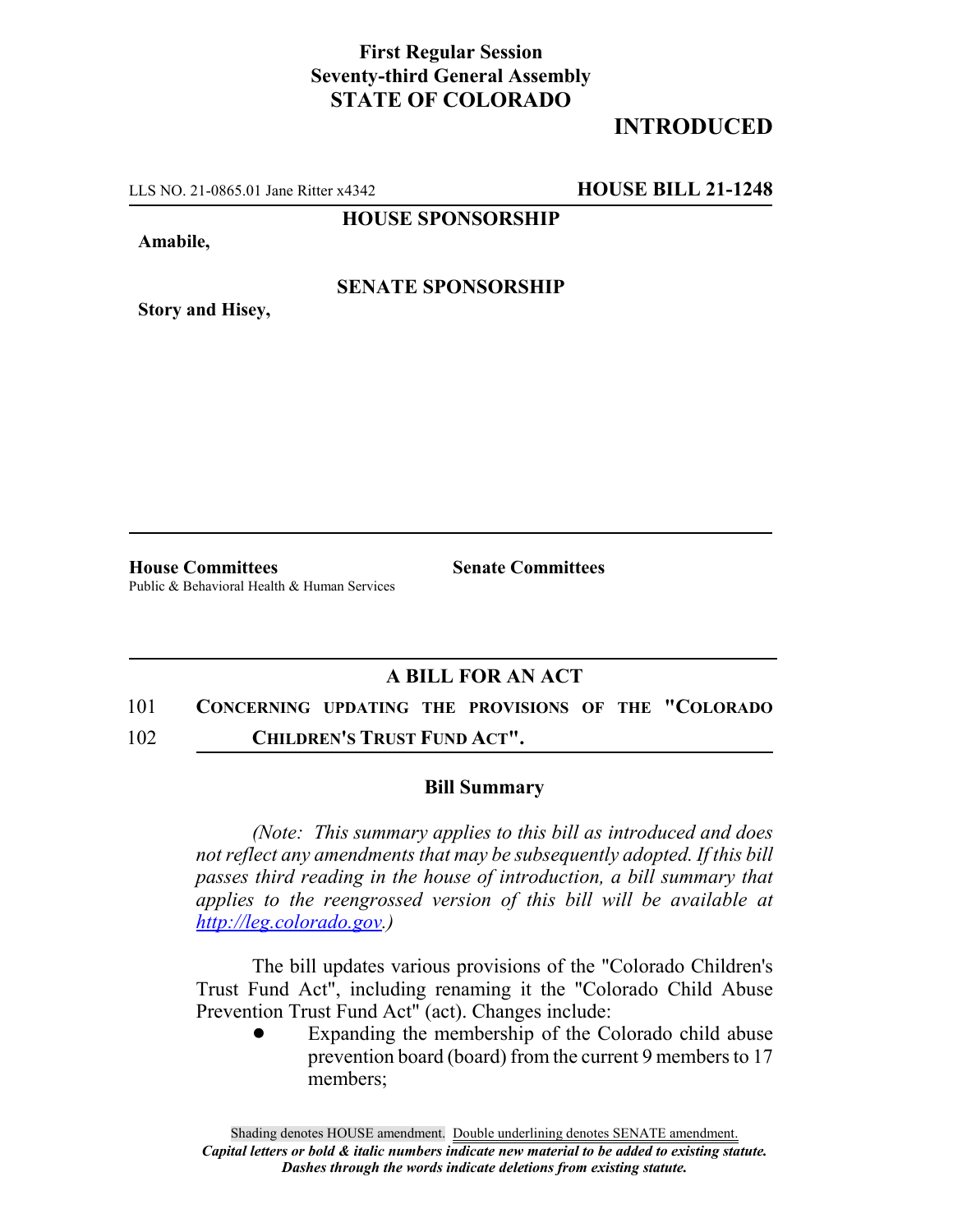! Expanding the powers and duties of the board to include advising and making recommendations to the governor, state agencies, and other entities regarding child maltreatment prevention; developing strategies to decrease the incidences of child maltreatment and other adverse childhood experiences; and implementing and monitoring the ongoing development of local child maltreatment prevention plans throughout the state; and

Extending the repeal of the act from 2022 to 2027.

| $\mathbf{1}$   | Be it enacted by the General Assembly of the State of Colorado:      |
|----------------|----------------------------------------------------------------------|
| $\overline{2}$ | <b>SECTION 1.</b> In Colorado Revised Statutes, amend with           |
| $\overline{3}$ | relocated provisions article 3.5 of title 19 as follows:             |
| $\overline{4}$ | <b>ARTICLE 3.5</b>                                                   |
| 5              | <b>Colorado Child Abuse Prevention Trust Fund Act</b>                |
| 6              | 19-3.5-101. Short title. This article shall be known and may be      |
| 7              | cited as the "Colorado Children's Trust Fund Act" THE SHORT TITLE OF |
| 8              | THIS ARTICLE 3.5 IS THE "COLORADO CHILD ABUSE PREVENTION TRUST       |
| 9              | FUND ACT".                                                           |
| 10             | 19-3.5-102. Legislative declaration. $(1)$ The general assembly      |
| 11             | hereby finds that:                                                   |
| 12             | (a) Child abuse and neglect are a threat to the family unit and      |
| 13             | impose major expenses on society; The general assembly further finds |
| 14             | that                                                                 |
| 15             | There is a need to assist private and public agencies in<br>(b)      |
| 16             | identifying, planning, and establishing statewide programs for the   |
| 17             | prevention of child abuse and neglect; AND                           |
| 18             | (c) THE TYPES OF TRAUMA EXPERIENCED BY CHILDREN WHO ARE              |
| 19             | UNDER EIGHTEEN YEARS OF AGE INCLUDE CHILDHOOD EMOTIONAL,             |
| 20             | PHYSICAL, AND SEXUAL ABUSE; EMOTIONAL AND PHYSICAL NEGLECT;          |
|                |                                                                      |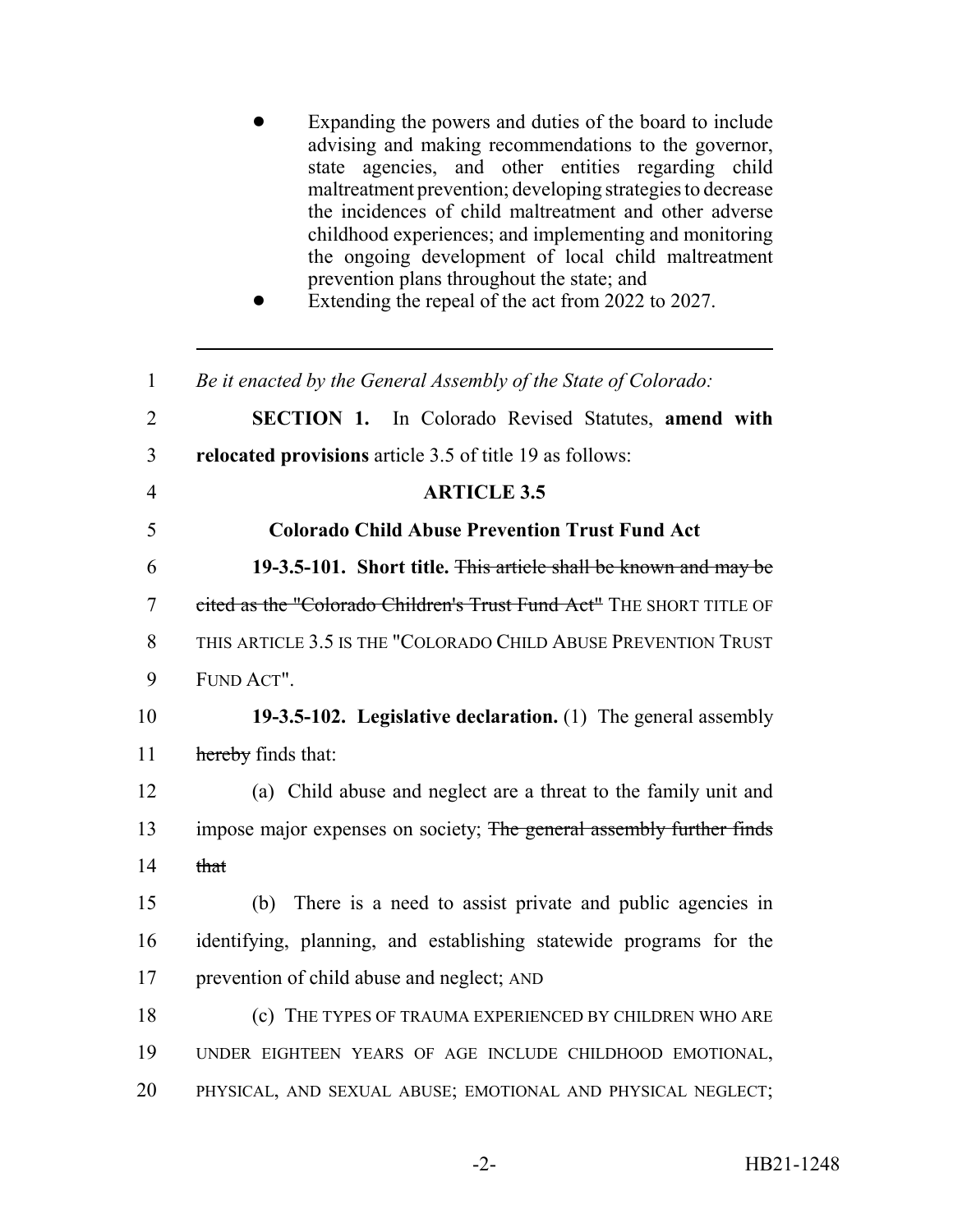HOUSING INSECURITY AND POVERTY; AND HOUSEHOLD CHALLENGES, INCLUDING GROWING UP IN A HOUSEHOLD WITH SUBSTANCE ABUSE, MENTAL HEALTH DISORDERS, VIOLENCE, OR PARENTAL INCARCERATION. ADVERSE CHILDHOOD EXPERIENCES SUCH AS THESE HAVE BEEN SHOWN TO HAVE A LIFELONG IMPACT ON HEALTH, BEHAVIOR, AND AGE OF MORTALITY.

 (2) It is the purpose of this article ARTICLE 3.5 to promote primary 8 and secondary prevention and education programs that are designed to PREVENT CHILD MALTREATMENT BEFORE IT OCCURS, lessen the occurrence 10 of child abuse and neglect, and to MITIGATE THE IMPACTS OF ADVERSE 11 CHILDHOOD EXPERIENCES TO reduce the need for state intervention in 12 child abuse and neglect prevention and education THROUGH CHILD WELFARE ACTIONS AND ECONOMIC SUPPORT FOR FAMILIES EXPERIENCING POVERTY.

 **19-3.5-103. Definitions. (Repealed) [Formerly 19-3.5-104] Colorado child abuse prevention board - creation - members - terms - vacancies.** (1) (a) There is hereby created, in the department of public health and environment, the Colorado children's 19 trust fund board. The board shall exercise its powers and duties as if transferred by a **type 2** transfer.

 $\left(\rightarrow\right)$  The Colorado children's trust fund CHILD ABUSE PREVENTION board, REFERRED TO IN THIS ARTICLE 3.5 AS THE "BOARD", is transferred to the department of human services FROM THE DEPARTMENT OF PUBLIC HEALTH AND ENVIRONMENT. The board shall exercise its powers and duties as if transferred by a **type 2** transfer. Persons appointed to the Colorado children's trust fund board shall continue serving until completion of their terms and may be reappointed as provided in this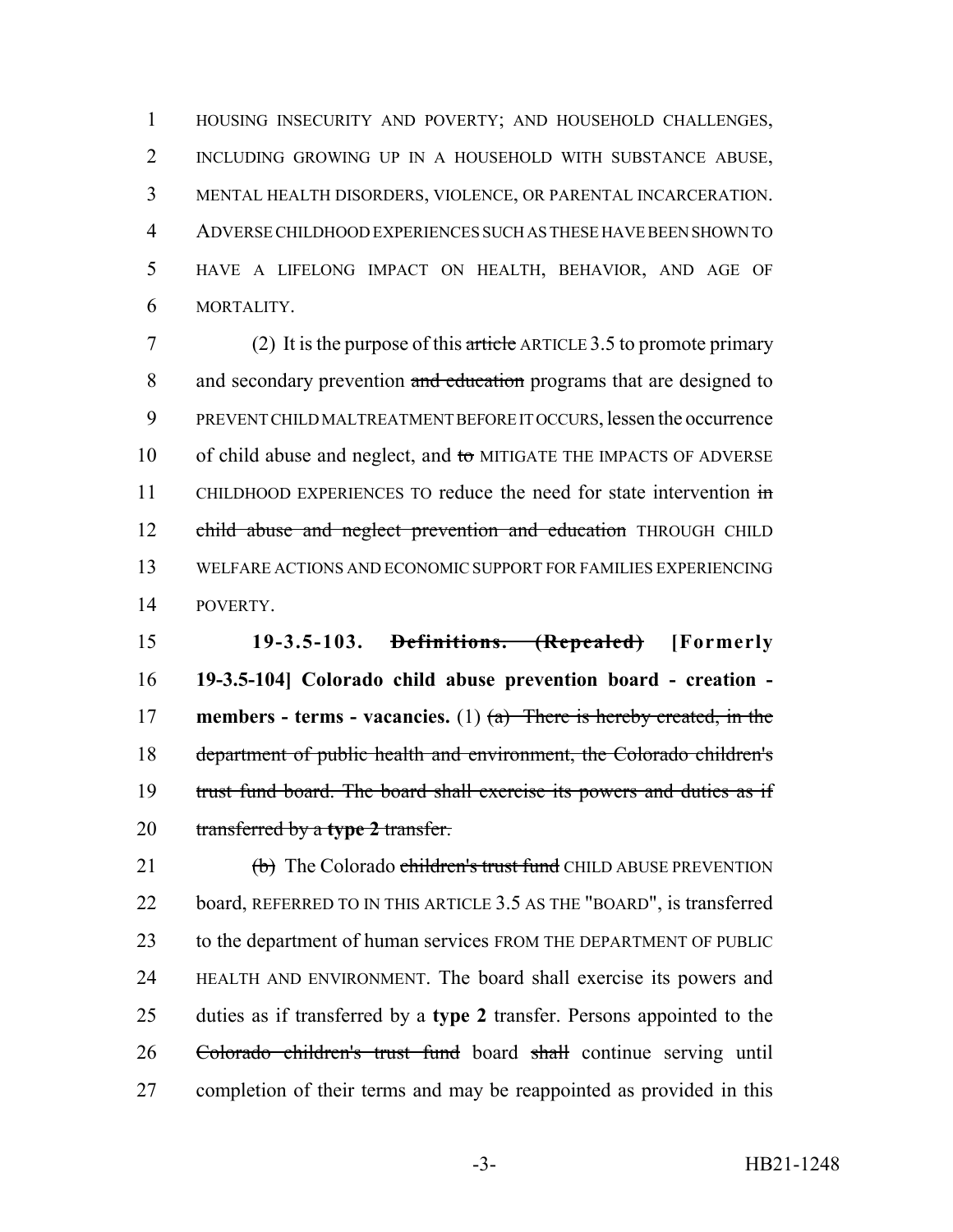1 section.

2 (2) The board consists of nine SEVENTEEN members, as follows: 3 (a) The executive director of the department of human services or 4 his THE EXECUTIVE DIRECTOR'S designee;

- 5  $(a.5)$  (b) The executive director of the department of public health 6 and environment or such THE EXECUTIVE director's designee;
- $7 \left( b \right)$  (c) The commissioner of education or his THE COMMISSIONER'S 8 designee; and

9 (c) (d)  $Six$  FOUR persons appointed by the governor and 10 confirmed by the senate five of whom shall be WHO ARE knowledgeable 11 in the area of child abuse prevention and represent some of the following 12 areas: Law enforcement, medicine, law, business, mental health, domestic 13 relations; child abuse prevention; education; INTIMATE PARTNER 14 VIOLENCE, EARLY CHILDHOOD EDUCATION, K-12 EDUCATION, REDUCING 15 POVERTY AND HELPING FAMILIES GAIN ECONOMIC STABILITY, THE 16 CONNECTION BETWEEN HOUSING INSTABILITY AND TRAUMA, HIGHER 17 EDUCATION, RESEARCH AND PROGRAM EVALUATION, and social work. and 18 one who is a parent or a representative of a parent organization. In 19 making appointments to the board, the governor is encouraged to include 20 representation by at least one member who is a person with a disability, 21 as defined in section 24-34-301 (2.5), a family member of a person with 22 a disability, or a member of an advocacy group for persons with 23 disabilities, provided that SO LONG AS the other requirements of this 24 subsection  $(2)(c)$  SUBSECTION  $(2)(d)$  are met.

25 (e) THE EXECUTIVE DIRECTOR OF THE DEPARTMENT OF HEALTH 26 CARE POLICY AND FINANCING OR THE EXECUTIVE DIRECTOR'S DESIGNEE; 27 (f) THE EXECUTIVE DIRECTOR OF THE DEPARTMENT OF LOCAL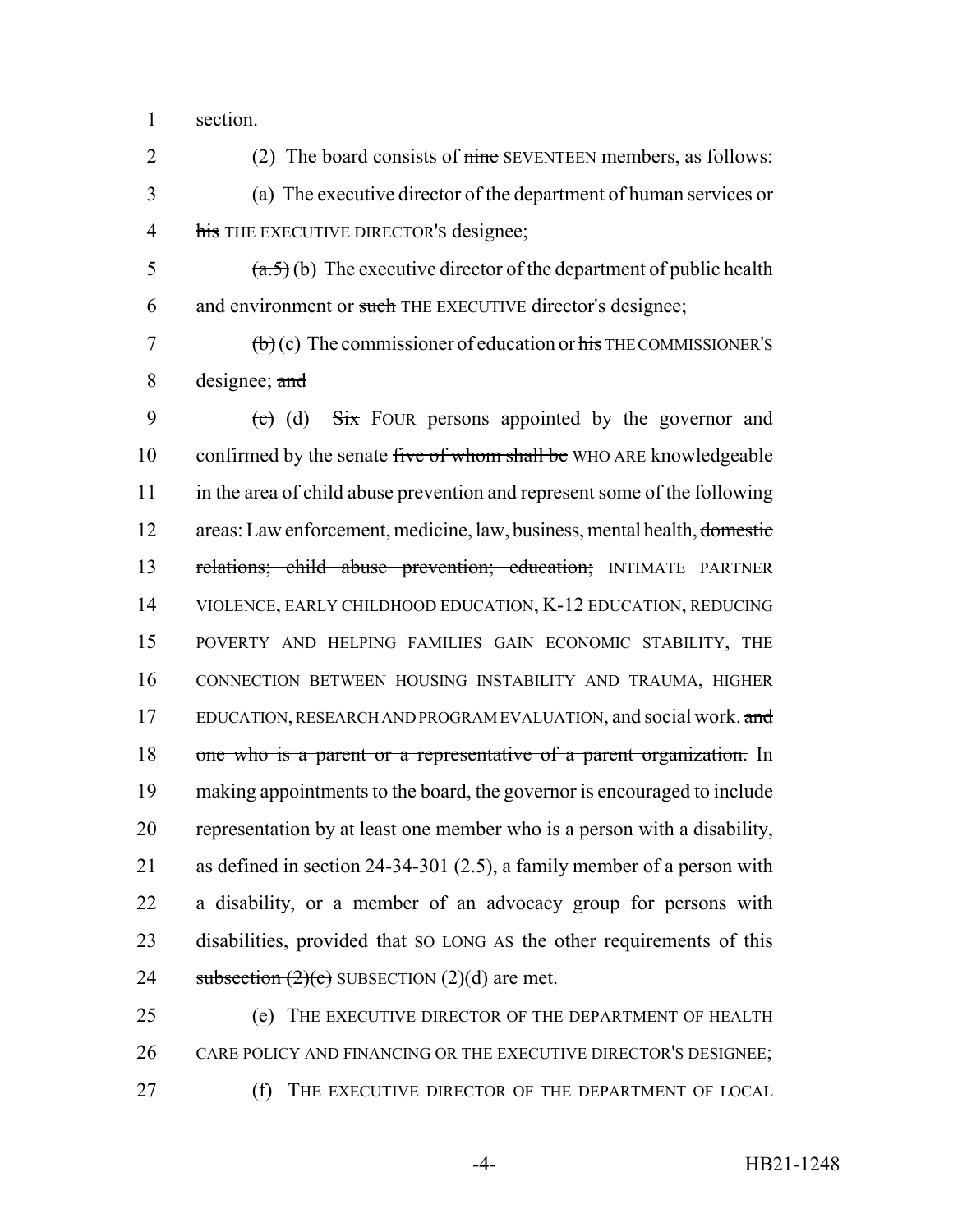AFFAIRS OR THE EXECUTIVE DIRECTOR'S DESIGNEE;

 (g) THE CHILD PROTECTION OMBUDSMAN, AS APPOINTED PURSUANT TO SECTION 19-3.3-102;

 (h) TWO APPOINTEES WHO REPRESENT COUNTY LEADERSHIP, AS EITHER A COUNTY COMMISSIONER OR A DIRECTOR OF PUBLIC HEALTH OR OF HUMAN OR SOCIAL SERVICES, AS DESIGNATED BY STATEWIDE ORGANIZATIONS REPRESENTING HUMAN SERVICES DIRECTORS AND PUBLIC HEALTH OFFICIALS;

 (i) THREE MEMBERS APPOINTED BY THE EXECUTIVE DIRECTOR OF THE DEPARTMENT OF HUMAN SERVICES. SUCH APPOINTEES MUST BE COMMUNITY MEMBERS WITH LIVED EXPERIENCE THAT CAN INCLUDE CHILDHOOD HISTORY OF ADVERSE CHILDHOOD EXPERIENCES OR EXPERIENCE PARTICIPATING IN PREVENTION, PARENTING, OR FAMILY STRENGTHENING PROGRAMS. ONE OF THE THREE APPOINTEES MUST BE A PARENT.

 (j) ONE MEMBER WHO IS A MEMBER OF THE SENATE AND WHO IS APPOINTED BY THE PRESIDENT OF THE SENATE AND ONE MEMBER WHO IS A MEMBER OF THE HOUSE OF REPRESENTATIVES AND WHO IS APPOINTED BY THE SPEAKER OF THE HOUSE OF REPRESENTATIVES.

20 (3) (a) Each appointed member of the board shall serve for 21 SERVES a term of three years. except that the original members appointed 22 by the governor shall serve staggered terms not to exceed three years. to 23 be decided by the board.

 (b) THE ORIGINAL APPOINTING ENTITY SHALL FILL a vacancy on the 25 board shall be filled for the balance of the BOARD MEMBER's unexpired term.

(c) A BOARD MEMBER, WHETHER ORIGINAL OR OTHERWISE, MAY

-5- HB21-1248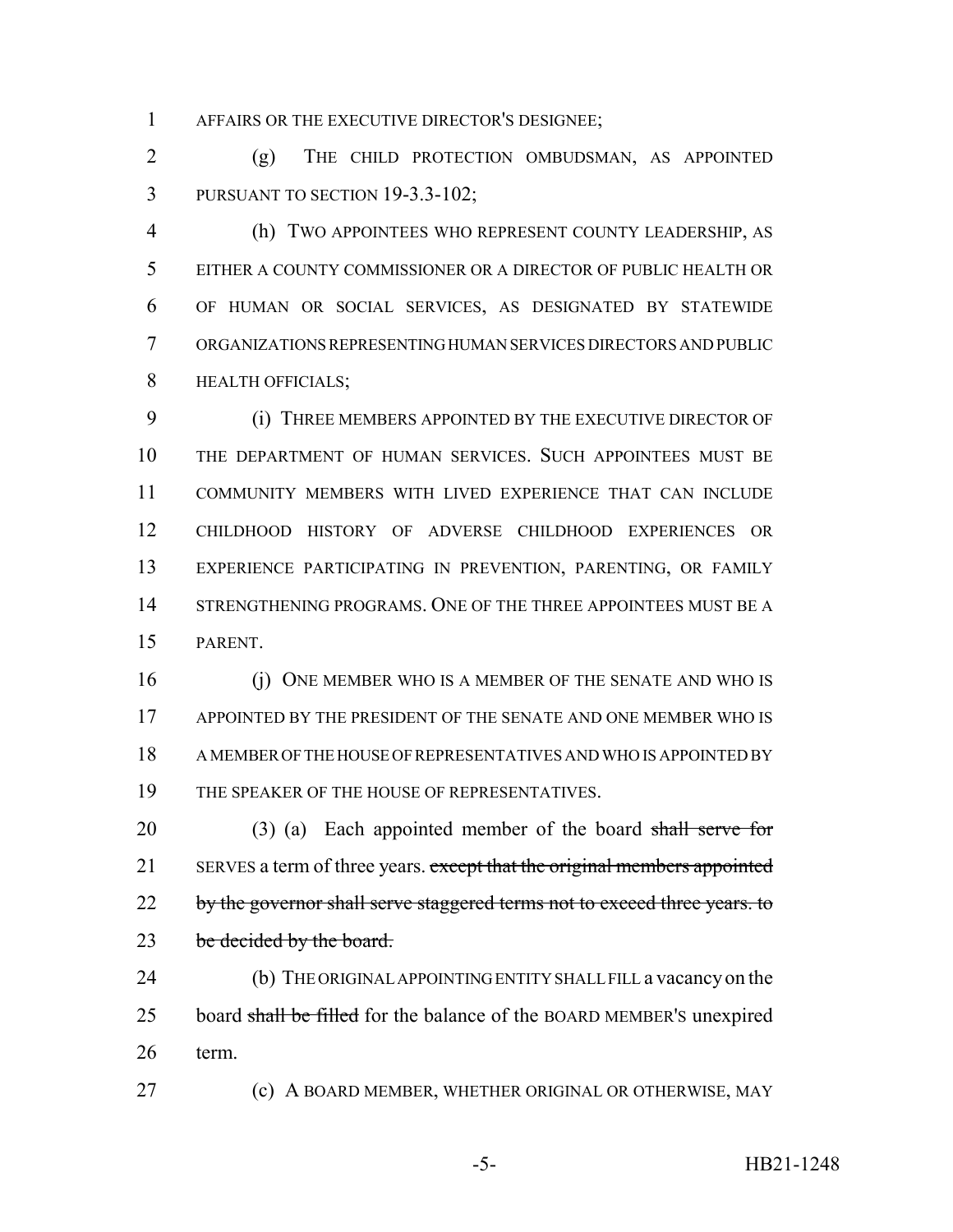1 NOT SERVE MORE THAN TWO CONSECUTIVE TERMS.

2 (4) The board shall meet regularly and shall adopt its own rules of 3 procedure.

4 (5) EXCEPT AS PROVIDED IN SECTION 2-2-326, members shall serve 5 without compensation but shall be ARE entitled to reimbursement for 6 actual and necessary expenses incurred in the performance of their duties.

7 **19-3.5-104. [Formerly 19-3.5-105] Powers and duties of the** 8 **board.** (1) The board has the following powers and duties:

9 (a) To provide for the coordination and exchange of information 10 on the establishment and maintenance of primary and secondary 11 prevention programs TO ADVISE AND MAKE RECOMMENDATIONS TO THE 12 GOVERNOR, STATE AGENCIES, AND OTHER RELEVANT ENTITIES 13 CONCERNING THE IMPLEMENTATION OF AND FUTURE REVISIONS TO ANY 14 STATE PLAN DEVELOPED TO PREVENT CHILD MALTREATMENT;

 (b) To develop and publicize criteria regarding grants from the trust fund, including the duration of grants and any requirements for 17 matching funds which are received from the trust fund; TO DEVELOP STRATEGIES AND MONITOR EFFORTS TO ACHIEVE:

19 (I) INCREASES IN CHILD WELL-BEING AND ACHIEVEMENT;

20 (II) INCREASES IN CAREGIVER WELL-BEING AND ACHIEVEMENT;

21 (III) INCREASES IN CONSISTENT HIGH-QUALITY CAREGIVING;

22 (IV) INCREASES IN SAFE, SUPPORTIVE NEIGHBORHOODS; AND

23 (V) DECREASES IN THE INCIDENCE OF CHILD MALTREATMENT AND 24 CHILD MALTREATMENT FATALITIES;

25 (c) To review and monitor the expenditure of moneys by 26 recipients TO ASSIST PUBLIC AND PRIVATE AGENCIES IN COORDINATING 27 EFFORTS ON BEHALF OF FAMILIES, INCLUDING SECURING FUNDING AND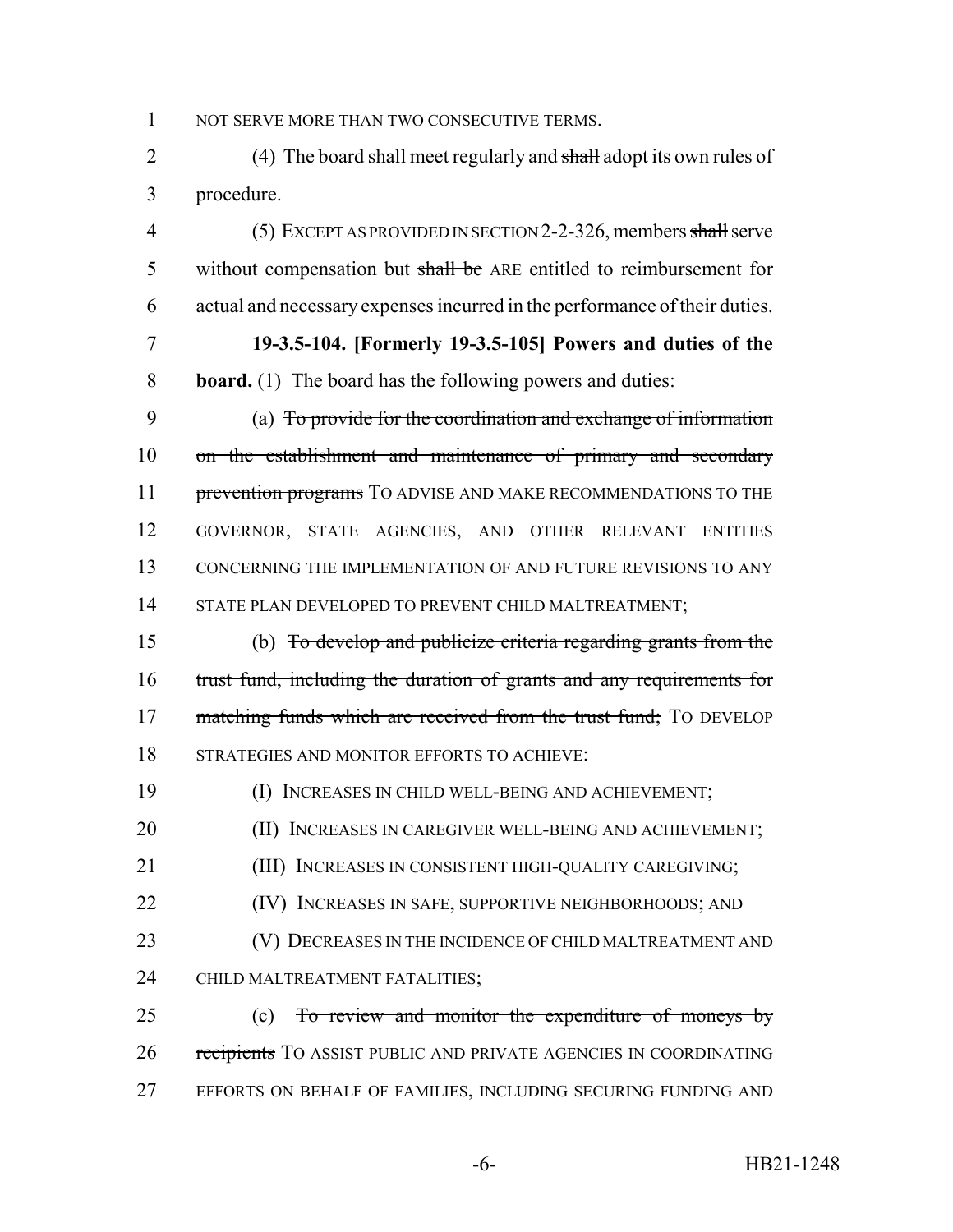ADDITIONAL INVESTMENTS FOR SERVICES AND PROGRAMS, AND IMPROVING ACCESS TO THESE SERVICES FOR CHILDREN AND THEIR FAMILIES;

(d) Repealed.

5 (e) (d) To accept grants from the federal government as well as to solicit and accept contributions, grants, gifts, bequests, and donations from individuals, private organizations, and foundations TO PROVIDE FOR THE COORDINATION AND EXCHANGE OF INFORMATION CONCERNING THE ESTABLISHMENT AND MAINTENANCE OF PRIMARY AND SECONDARY PREVENTION PROGRAMS AND TO FACILITATE THE EXCHANGE OF INFORMATION BETWEEN GROUPS CONCERNED WITH CHILD MALTREATMENT;

13  $(f)$  (f) (e) (I) To expend moneys of the trust fund for the 14 establishment, promotion, and maintenance of primary and secondary prevention programs, including pilot programs, for programs to prevent 16 and reduce the occurrence of prenatal drug exposure, and for operational 17 expenses of the board; TO IDENTIFY OPPORTUNITIES FOR, AND BARRIERS TO, THE ALIGNMENT OF STANDARDS, RULES, POLICIES, AND PROCEDURES ACROSS PROGRAMS AND AGENCIES THAT SUPPORT FAMILIES. THE BOARD SHALL SUBMIT RECOMMENDATIONS DEVELOPED PURSUANT TO THIS 21 SUBSECTION  $(1)(e)(I)$  TO THE DEPARTMENT OF HUMAN SERVICES, WHICH 22 SHALL THEN INCLUDE SUCH RECOMMENDATIONS AS PART OF ITS PRESENTATION TO ITS COMMITTEE OF REFERENCE AT A HEARING HELD 24 PURSUANT TO SECTION 2-7-203 (2)(a) OF THE "STATE MEASUREMENT FOR ACCOUNTABLE, RESPONSIVE, AND TRANSPARENT (SMART) GOVERNMENT ACT" IN JANUARY 2022.

(II) THE BOARD SHALL ALSO PROVIDE ONGOING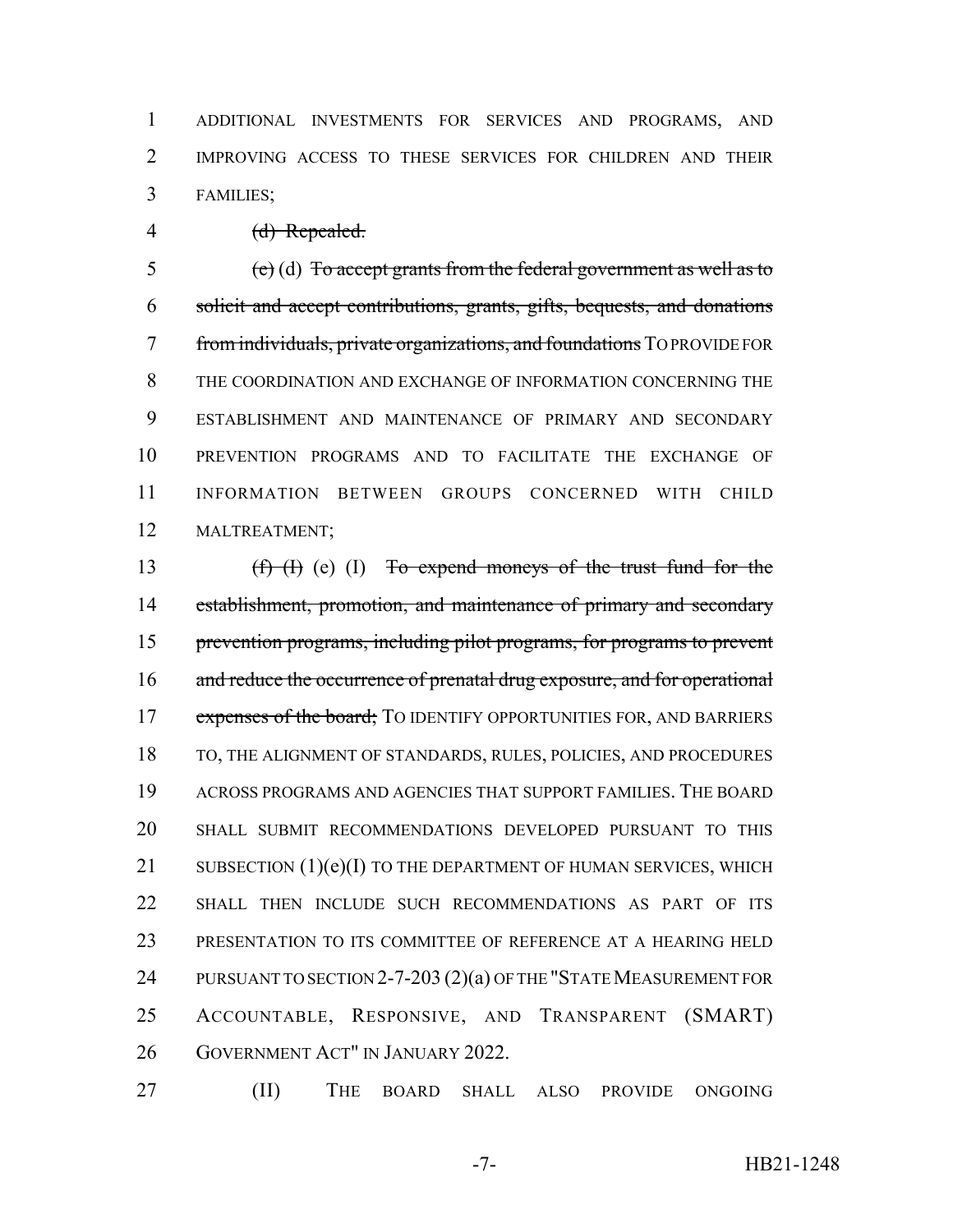RECOMMENDATIONS ON CHANGES TO ENHANCE THE ALIGNMENT AND PROVISION OF SERVICES AND SUPPORTS FOR FAMILIES TO PREVENT CHILD MALTREATMENT TO APPROPRIATE GOVERNMENT AND NONPROFIT AGENCIES AND POLICY BOARDS.

 (f.5) To expend the money of the trust fund for the development, promotion, maintenance, and monitoring of an evidence-based or research-based child sexual abuse prevention training model to prevent 8 and reduce the occurrence of child sexual abuse. The training model must be available to persons who interact with young children, including but not limited to parents, child care providers, librarians, church staff and volunteers, medical professionals, family resource centers staff, and other 12 mandatory reporters of child abuse and neglect.

13 (g) (f) To sue and be sued as a board without individual liability 14 for acts of the board TO COLLABORATE WITH OTHER RELEVANT BOARDS, 15 COMMISSIONS, AND COUNCILS THAT EXIST WITHIN THE EXECUTIVE BRANCH 16 TO ADDRESS SERVICES AND SUPPORTS FOR FAMILIES;

 $(h)(g)$  To exercise any other powers or perform any other duties 18 which are consistent with the purposes for which the board was created and which are reasonably necessary for the fulfillment of the board's 20 responsibilities. TO PROMOTE ACADEMIC RESEARCH ON THE EFFICACY AND COST-EFFECTIVENESS OF CHILD MALTREATMENT PREVENTION INITIATIVES;  $(i)$  and  $(i)$  Repealed.

23 (h) TO DISTRIBUTE MONEY AND MAKE GRANT AWARDS FROM THE 24 COLORADO CHILD ABUSE PREVENTION TRUST FUND, CREATED IN SECTION 25 19-3.5-105, IN ACCORDANCE WITH SECTION 19-3.5-106 AND FOR:

26 (I) THE ESTABLISHMENT, PROMOTION, AND MAINTENANCE OF 27 PRIMARY AND SECONDARY CHILD MALTREATMENT PREVENTION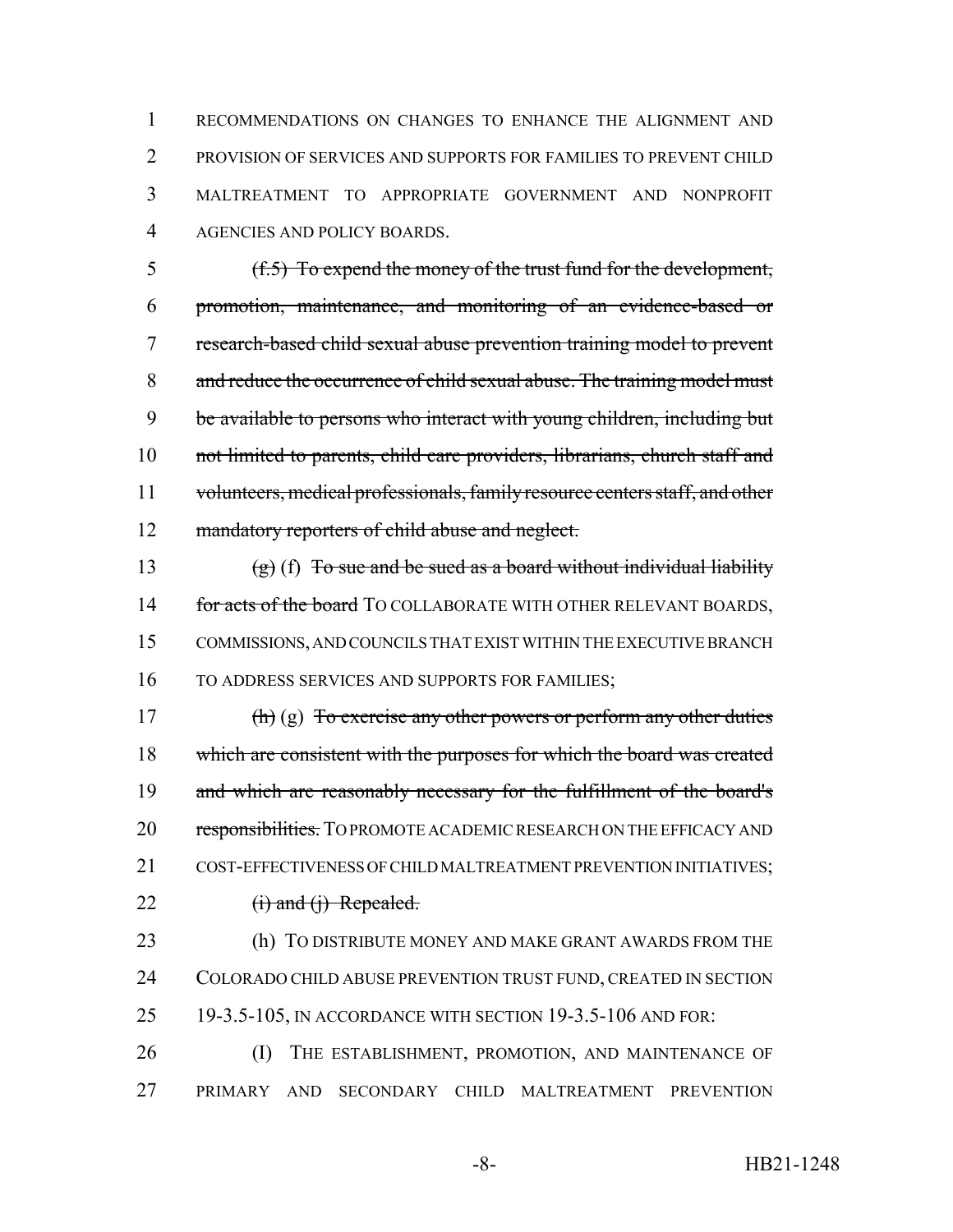PROGRAMS, INCLUDING PILOT PROGRAMS; (II) PROGRAMS TO PREVENT CHILD SEXUAL ABUSE; (III) PROGRAMS TO REDUCE THE OCCURRENCE OF PRENATAL SUBSTANCE EXPOSURE; (IV) PROGRAMS TO REDUCE THE OCCURRENCE OF OTHER ADVERSE CHILDHOOD EXPERIENCES; (V) PROGRAMS TO REDUCE POVERTY OR HELP FAMILIES GET OUT OF POVERTY; (VI) PROGRAMS TO CREATE HOUSING STABILITY; AND (VII) OPERATIONAL EXPENSES OF THE BOARD, INCLUDING 11 ALLOWABLE EXPENSES PURSUANT TO SECTION 19-3.5-103 (5); (i) TO ACCEPT GRANTS FROM THE FEDERAL GOVERNMENT, AS WELL AS TO SOLICIT AND ACCEPT CONTRIBUTIONS, GRANTS, GIFTS, BEQUESTS, AND DONATIONS FROM INDIVIDUALS, PRIVATE ORGANIZATIONS, AND FOUNDATIONS; AND 16 (i) TO EXERCISE OR PERFORM ANY OTHER POWERS OR DUTIES CONSISTENT WITH THE PURPOSES FOR WHICH THE BOARD WAS CREATED AND THAT ARE REASONABLY NECESSARY FOR THE FULFILLMENT OF THE BOARD'S RESPONSIBILITIES AS SET FORTH IN THIS SECTION. **19-3.5-105. [Formerly 19-3.5-106] Colorado child abuse prevention trust fund - creation - source of funds.** (1) There is hereby 22 created in the state treasury the Colorado children's CHILD ABUSE 23 PREVENTION trust fund, which shall be administered by the board and 24 which shall consist of REFERRED TO IN THIS ARTICLE 3.5 AS THE "TRUST" FUND".THE BOARD SHALL ADMINISTER THE TRUST FUND, WHICH CONSISTS

- OF:
- 

27 (a) All moneys which shall be MONEY transferred thereto INTO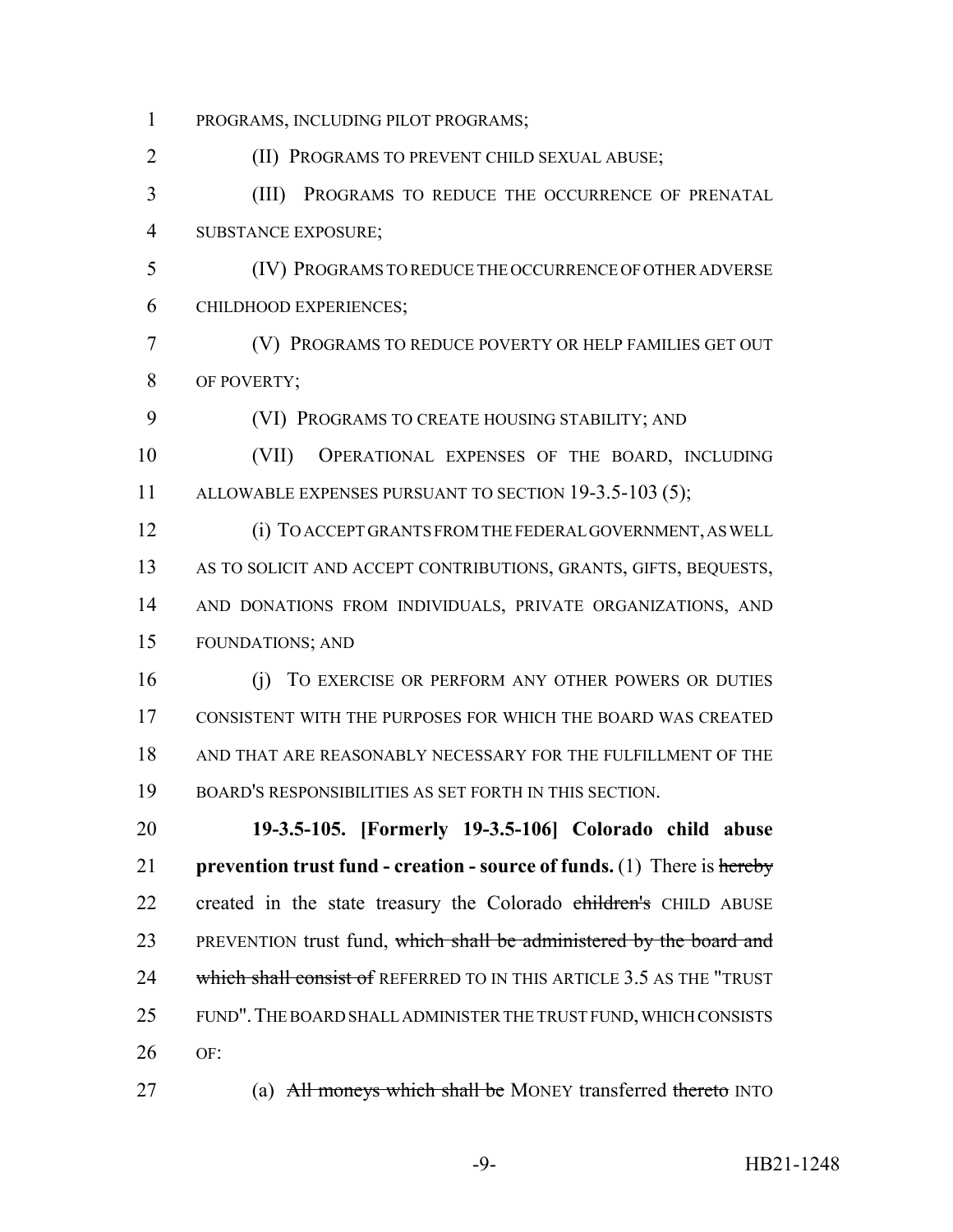1 THE TRUST FUND in accordance with section 13-32-101 (5)(a)(I);  $C.R.S.;$ 

2  $\qquad$  and

3 (b) All moneys MONEY collected by the board pursuant to section 4  $19-3.5-105$  (1)(e) SECTION 19-3.5-104 (1)(i) from federal grants and other 5 contributions, grants, gifts, bequests, AND donations. and any moneys 6 appropriated thereto by the state. Such moneys shall MONEY MUST be 7 transmitted to the state treasurer, for credit WHO SHALL CREDIT THE 8 MONEY to the trust fund; AND

9 (c) ANY MONEY APPROPRIATED TO THE TRUST FUND BY THE STATE.

10 (2) All moneys MONEY in the fund shall be IS subject to annual 11 appropriation by the general assembly. Any moneys not appropriated shall 12 remain MONEY REMAINING in the fund and shall MUST not be transferred 13 to or revert to the general fund of the state at the end of any fiscal year. 14 Any interest earned on the investment or deposit of moneys MONEY in the 15 fund shall MUST also remain in the fund and shall MUST not be credited 16 to the general fund of the state.

 $17 \qquad (3) \text{ Repeated.}$ 

18 **19-3.5-106. [Formerly 19-3.5-107] Disbursement of grants from** 19 **the trust fund - restrictions.** (1) Grants may be awarded to provide 20 money for the start-up, continuance, or expansion of primary or secondary 21 prevention programs, including pilot programs and home visitation 22 programs, to provide educational and public informational seminars 23 EDUCATIONAL PROGRAMS FOR PROFESSIONALS AND THE PUBLIC, and to 24 study and evaluate primary and secondary prevention programs. pilot 25 programs, and home visitation programs. In addition, grants may be 26 awarded for programs to prevent and reduce the occurrence of prenatal 27 drug SUBSTANCE exposure and an evidence-based or research-based child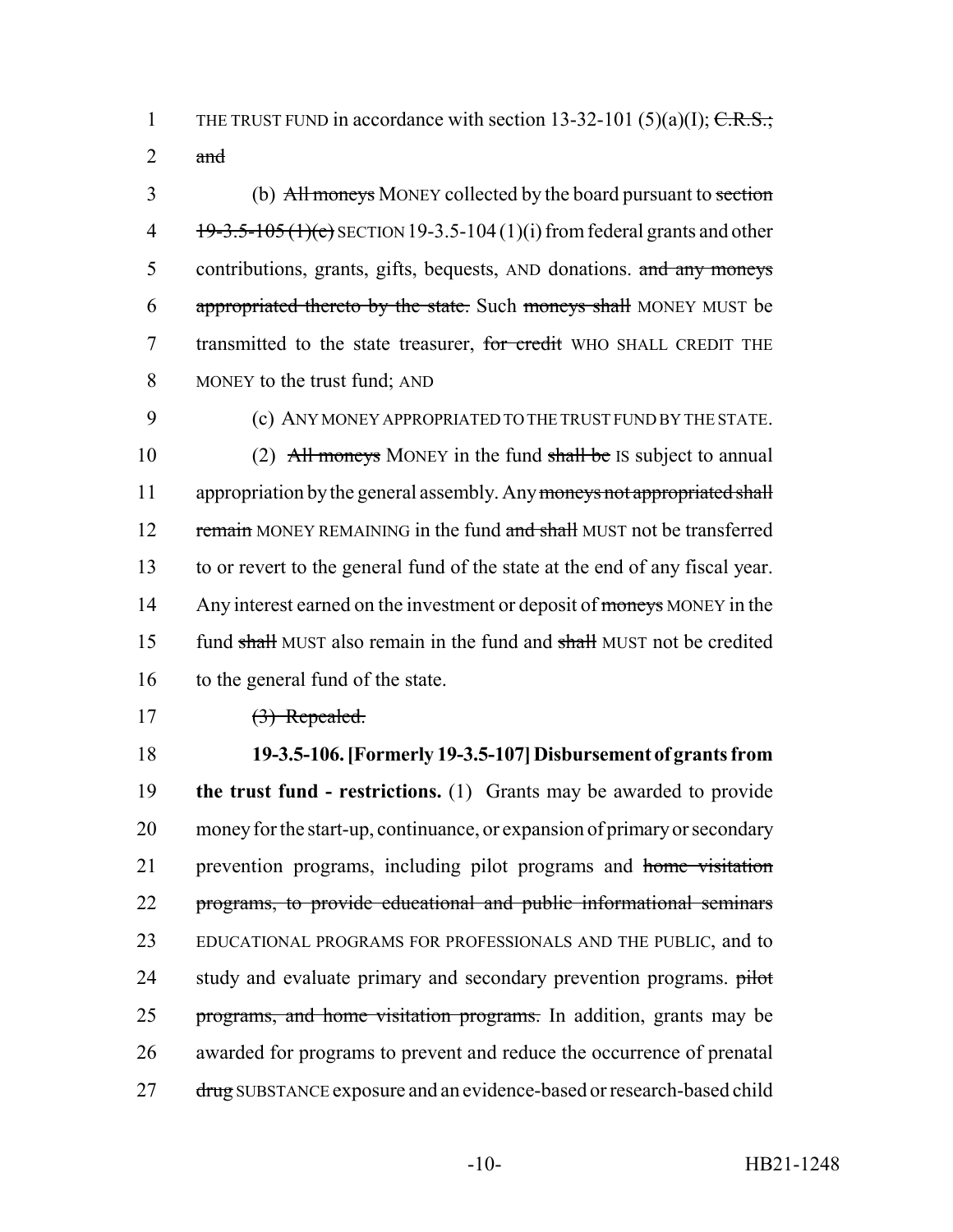1 sexual abuse prevention training model to prevent and reduce the 2 occurrence of child sexual abuse.

3 (2) The board shall have HAS discretion in determining the amount 4 of money to be awarded under each grant; except that: TO OVERSEE THE 5 DISBURSEMENT OF MONEY FROM THE TRUST FUND TO ENSURE ITS 6 APPROPRIATE USE AND MAKE RECOMMENDATIONS FOR THE TOTAL GRANT 7 AMOUNT TO BE AWARDED EACH YEAR.

8 (a) Until the total amount of assets in the trust fund exceeds five 9 million dollars, not more than seventy-five percent of the moneys credited 10 to the trust fund each year pursuant to section  $13-32-101(5)(a)(I)$ , C.R.S., 11 plus any interest credited thereon to the trust fund during the previous 12 year shall be available for disbursement or expenditure by the board; 13 however, any other moneys deposited or maintained in the fund may be 14 disbursed by the board pursuant to the provisions of this article in 15 accordance with an appropriation from the fund made by the general 16 assembly;

17 (b) After such time that the state treasurer certifies that the assets 18 in the trust fund exceed five million dollars, no further moneys shall be 19 collected for the trust fund pursuant to section  $13-32-101$  (5)(a)(I), 20 C.R.S.; however, nothing in this paragraph (b) shall be construed to 21 prohibit the continued collection of moneys for the trust fund pursuant to 22 section 19-3.5-105 (1)(e);

23 (c) After such time that the state treasurer certifies that the assets 24 in the trust fund exceed five million dollars, only the interest credited to 25 the trust fund, together with any moneys collected for such fund pursuant 26 to section 19-3.5-105 (1)(e), shall be available for disbursement or 27 expenditure by the board.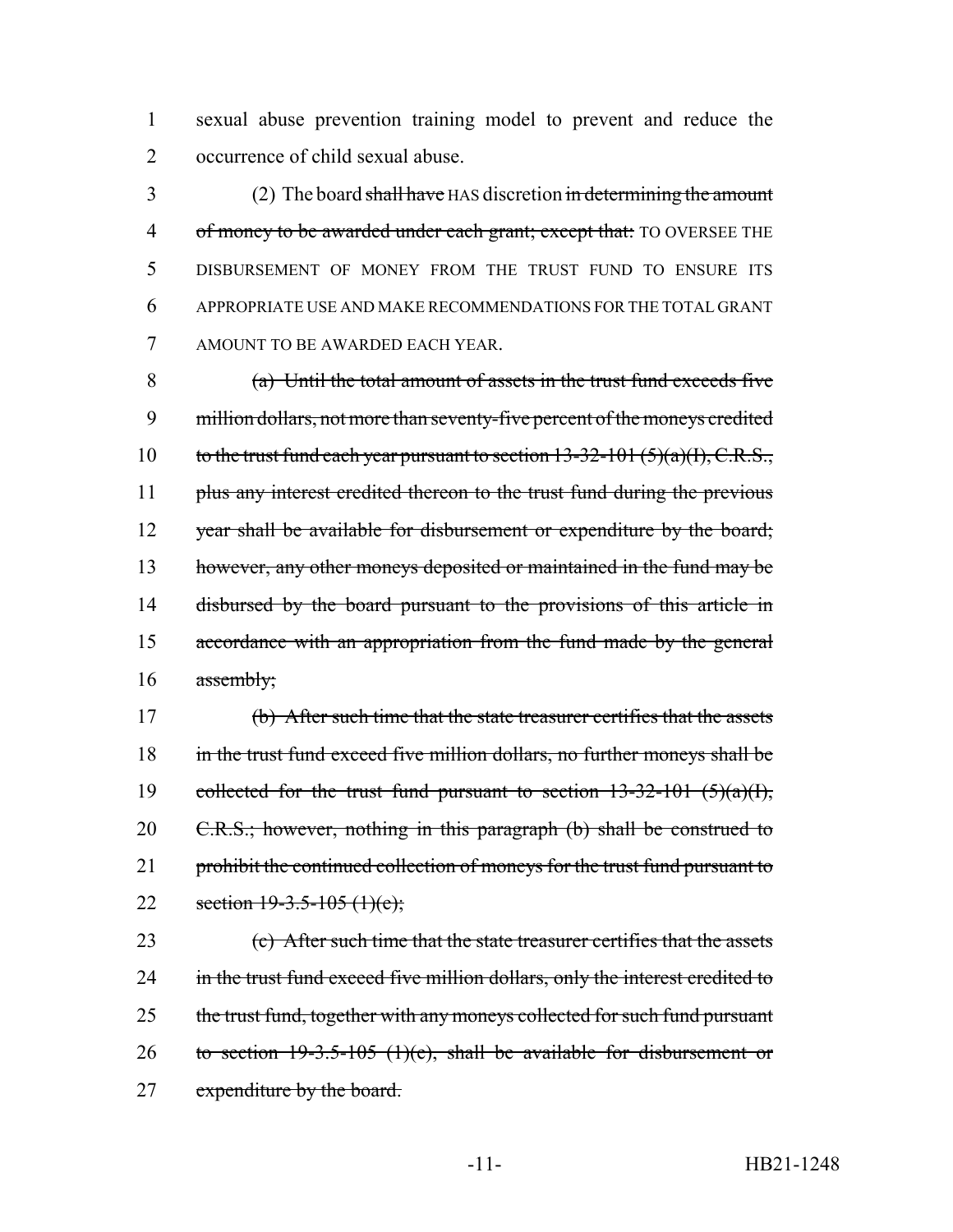(3) Any grant or moneys received by the board and credited to the 2 trust fund pursuant to section  $19-3.5-106(1)(b)$  shall not be subject to the disbursement restriction of paragraph (a) of subsection (2) of this section THE BOARD SHALL NOT AUTHORIZE ANY GRANT AWARDS PURSUANT TO SUBSECTION (1) OF THIS SECTION FOR POLITICAL, ELECTION, OR LOBBYING PURPOSES.

### **19-3.5-108. Repeal of article. (Repealed)**

 **19-3.5-107. [Formerly 19-3.5-109] Report - repeal of article.** (1) The department of human services shall contract for an independent evaluation of the trust fund, including administrative costs of operating the trust fund and the cost-effectiveness and the impact of the grants on reducing and preventing child abuse. THE DEPARTMENT OF HUMAN 13 SERVICES SHALL PROVIDE a report of the evaluation shall be provided to the house OF REPRESENTATIVES and senate health and human services 15 committees, or any successor committees, by November 1, 2011, and by 16 November 1, 2021 ON OR BEFORE NOVEMBER 1, 2026.

17 (2) This article ARTICLE 3.5 is repealed, effective  $J_{\text{ul}}(1, 2022)$ JULY 1, 2027.

 **SECTION 2.** In Colorado Revised Statutes, 13-32-101, **amend** 20 (5)(a) introductory portion and  $(5)(a)(I)$  as follows:

 **13-32-101. Docket fees in civil actions - judicial stabilization cash fund - justice center cash fund - justice center maintenance fund - created - legislative declaration - report.** (5) (a) Each fee collected 24 pursuant to paragraph (a) or  $(a.5)$  of subsection  $(1)$  SUBSECTION  $(1)(a)$  OR  $(1)(a.5)$  of this section shall MUST be transmitted to the state treasurer and divided as follows:

27 (I) Fifteen dollars shall MUST be deposited in the Colorado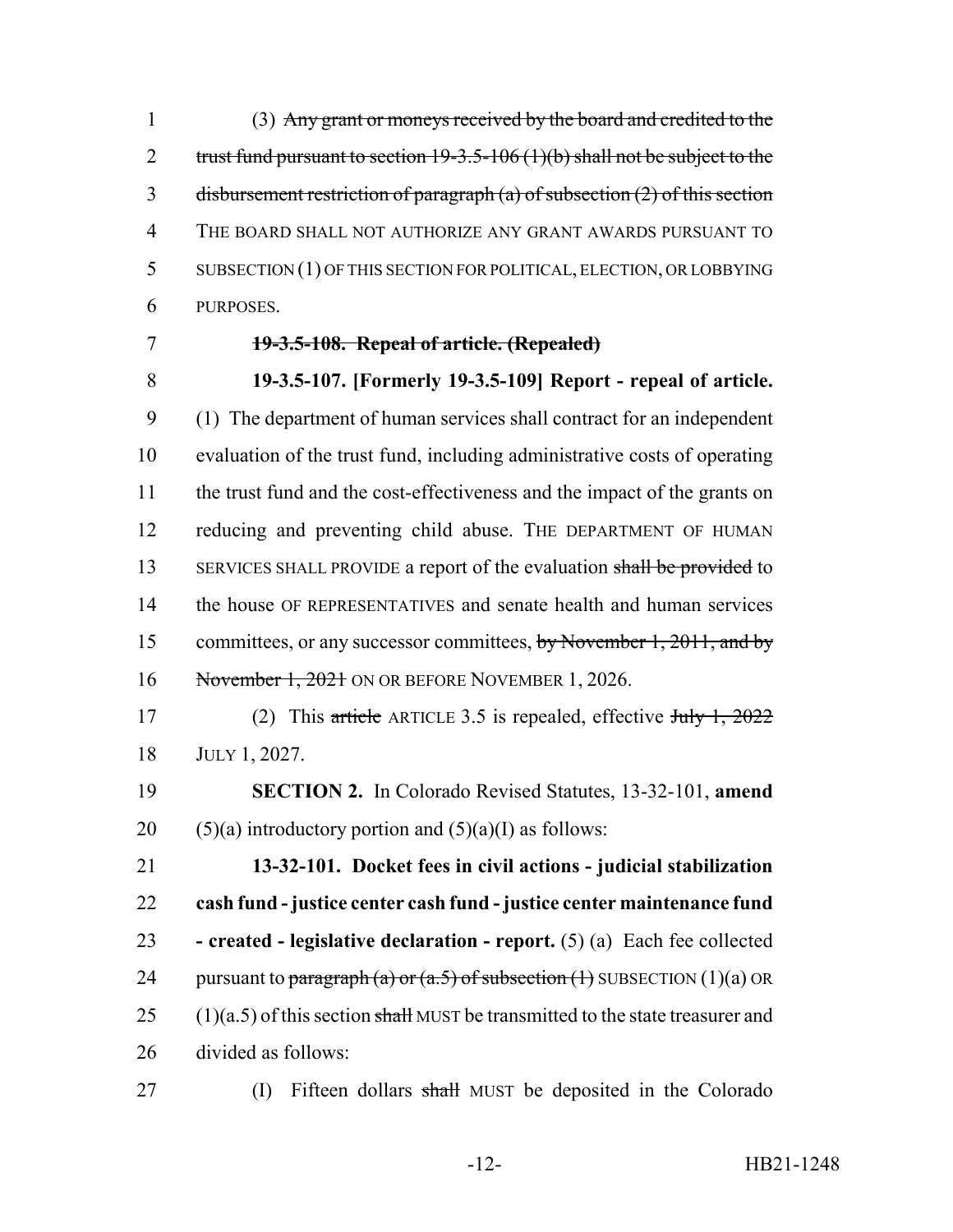| $\mathbf{1}$   | children's CHILD ABUSE PREVENTION trust fund created in section                 |
|----------------|---------------------------------------------------------------------------------|
| 2              | 19-3.5-106, C.R.S. SECTION 19-3.5-105;                                          |
| 3              | <b>SECTION 3.</b> In Colorado Revised Statutes, 19-1-103, amend                 |
| $\overline{4}$ | $(16)$ , $(91)$ , and $(110)$ as follows:                                       |
| 5              | 19-1-103. Definitions. As used in this title 19 or in the specified             |
| 6              | portion of this title 19, unless the context otherwise requires:                |
| 7              | $(16)$ "Board", as used in article 3.5 of this title TITLE 19, means the        |
| 8              | Colorado children's trust fund CHILD ABUSE PREVENTION board created in          |
| 9              | section 19-3.5-104 SECTION 19-3.5-103.                                          |
| 10             | (91) "Recipient", as used in article 3.5 of this title TITLE 19, means          |
| 11             | and is limited to a nonprofit or public organization that receives a grant      |
| 12             | from the trust fund created in section $19-3.5-106$ SECTION 19-3.5-105.         |
| 13             | $(110)$ "Trust fund", as used in article 3.5 of this title TITLE 19,            |
| 14             | means the Colorado children's CHILD ABUSE PREVENTION trust fund                 |
| 15             | created in section $19-3.5-106$ SECTION 19-3.5-105.                             |
| 16             | <b>SECTION 4.</b> In Colorado Revised Statutes, 24-1-120, amend                 |
| 17             | $(10)$ as follows:                                                              |
| 18             | 24-1-120. Department of human services - creation. (10) The                     |
| 19             | powers, duties, and functions of the Colorado children's trust fund CHILD       |
| 20             | ABUSE PREVENTION board, created in section 19-3.5-104, C.R.S. SECTION           |
| 21             | 19-3.5-103, are transferred by a type 2 transfer to the department of           |
| 22             | human services.                                                                 |
| 23             | <b>SECTION 5.</b> Act subject to petition - effective date. This act            |
| 24             | takes effect at 12:01 a.m. on the day following the expiration of the           |
| 25             | ninety-day period after final adjournment of the general assembly; except       |
| 26             | that, if a referendum petition is filed pursuant to section $1(3)$ of article V |
| 27             | of the state constitution against this act or an item, section, or part of this |